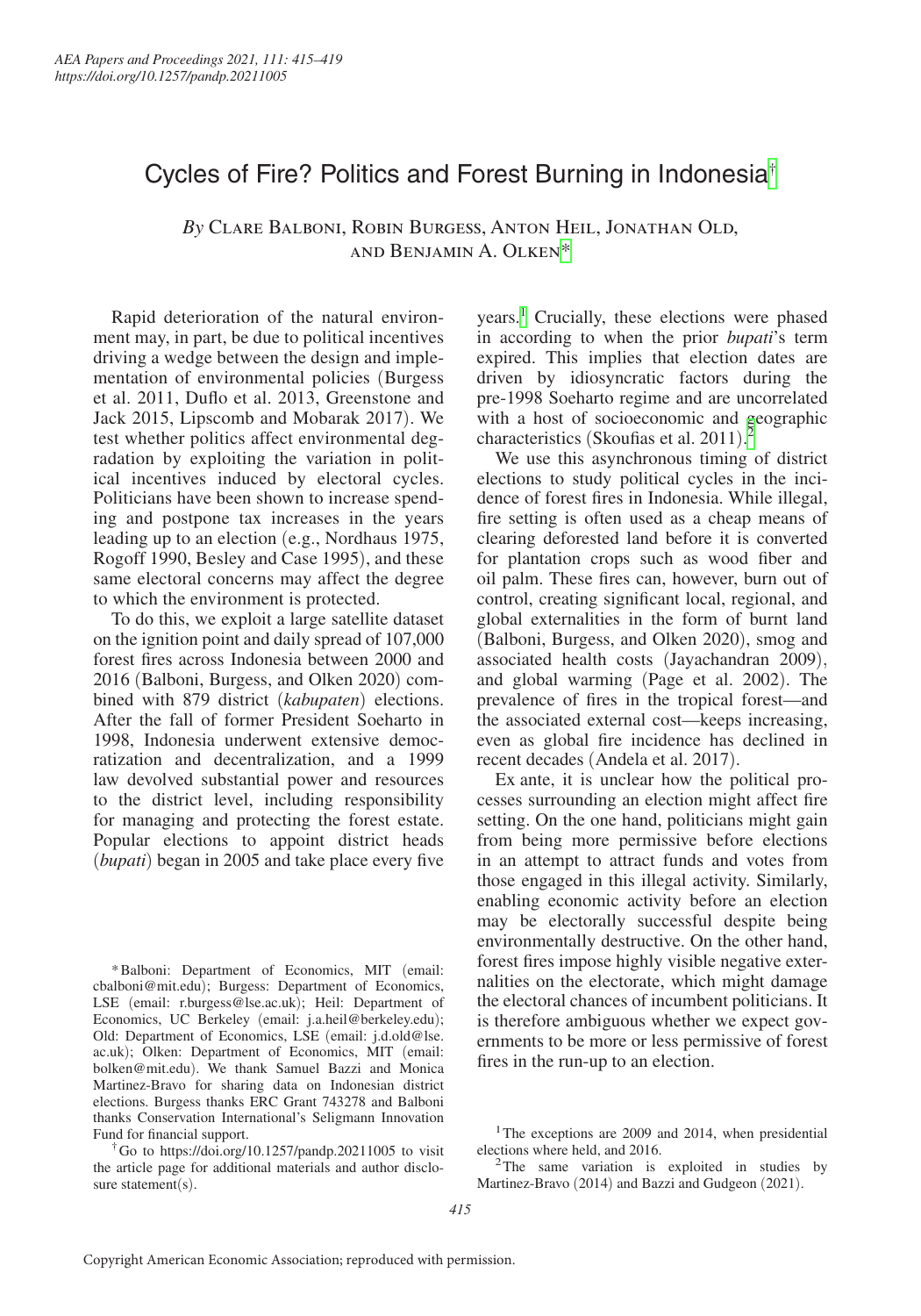This paper builds on previous work by Burgess et al. (2011), who use the same identification strategy to document a "political logging cycle" in Indonesia. Recent work by Cisneros, Kis-Katos, and Nuryartono (2020) expands this analysis and finds that political cycles in deforestation interact with economic incentives for palm oil production. Using a similar strategy, Pailler (2018) finds evidence for electoral cycles in deforestation in Brazil. We complement these findings by exploiting the Balboni, Burgess, and Olken (2020) forest fire dataset to look for electoral cycles in this environmentally destructive activity.

## **I. Data and Results**

We model the impact of electoral cycles on forest fires with the following Poisson model:

$$
E[y_{it}] = \gamma_i \exp\left(\sum_{\tau=-2}^{1} \beta_{\tau} Electronic(\tau_{it-\tau} + \delta_t)\right),
$$

where  $y_{it}$  is a count of the outcome variable in a given district *i* and year *t*, and *Election*<sub> $it−τ$ </sub> are dummies indicating the position of a district-year within the electoral cycle. District fixed effects,  $\gamma_i$ , and year fixed effects,  $\delta_t$ , account for unobserved heterogeneity at the level of the 357 districts and for year-specific shocks, respectively.<sup>[3](#page-1-0)</sup>

The election variables are constructed using the dates of district elections from 2005–2014 collected by Bazzi and Gudgeon (2021), which we extended to include 2015 and 2017. Given that Indonesia has five-year electoral cycles, we include indicator variables for two years before through one year after the election and use two years after the election as the reference category[.4](#page-1-1)

For information on the outcome variables, we draw on data constructed by Balboni, Burgess, and Olken (2020) on 107,000 individual fires in the Indonesian forest estate over 2000–2016

<span id="page-1-0"></span><sup>3</sup>Out of Indonesia's 514 districts in 2018, we restrict the sample to those on the main forested islands, excluding Java and the Lesser Sunda Islands, resulting in 357 districts. Results using district and province-year fixed effects are reported in the online Appendix and show similar qualitative from NASA's MODIS satellite, which reports daily hot spots at a resolution of 1 square kilometer. This data is complemented by annual deforestation data from 2001–2014 from Hansen et al. (2013) and by geospatial information on land-type classifications from Global Forest Watch.

[Figure 1](#page-2-0) shows our main results, where each column corresponds to a different outcome measure.<sup>5</sup> The first column provides evidence for electoral cycles in the number of ignitions in a given district and year. The uppermost panel considers all fires in the forest estate and reveals an electoral cycle in this outcome, with fewer ignitions in election years relative to the election leads and lags. We report the difference in the coefficients of election-this-year (*t*) and election-last-year  $(t - 1)$  and its *p*-value. The results imply a statistically—and economically—significant rise in ignitions of 56.8 percent (i.e.,  $e^{0.45} - 1$ ) in the post-election year relative to the election year ( $p < 0.01$ ). We also report the *p*-value of a test for the joint significance of all coefficients, in effect testing for the presence of any electoral cycle, and reject the null of no cycle ( $p < 0.01$ ).

The bottom two panels of Figure 1 count only fires in productive or protected forest, respectively. Productive forest incorporates land that has been leased by the government through long-term concessions to private companies for logging or conversion to wood fiber and palm oil cultivation as well as unleased areas of the forest estate that are not designated as protected. Protected forest consists of national parks and watershed protection areas where all deforestation is prohibited. Comparing these two panels in the first column of Figure 1 reveals that the electoral cycle is driven by fires set in productive forest, while we cannot reject the absence of an electoral cycle in protected forest. This is in line with the higher incentives for land clearance in productive forest versus protected areas.<sup>[6](#page-1-3)</sup>

The second outcome, reported in the central column of Figure 1, is total area burned by fires

<span id="page-1-1"></span>patterns. 4We exclude district-years that are outside of this five-year cycle, which drops observations more than two years before the first elections and where two elections in the same district were six or more years apart.

<span id="page-1-2"></span><sup>5</sup>Tables including more detailed breakdowns by land type are available in the online Appendix.<br><sup>6</sup>In the online Appendix, we find similar patterns within

<span id="page-1-3"></span>concessions and unleased productive forest, suggesting that fires are used not only to clear land in concessions but also to burn into unleased forest, potentially to facilitate conversion.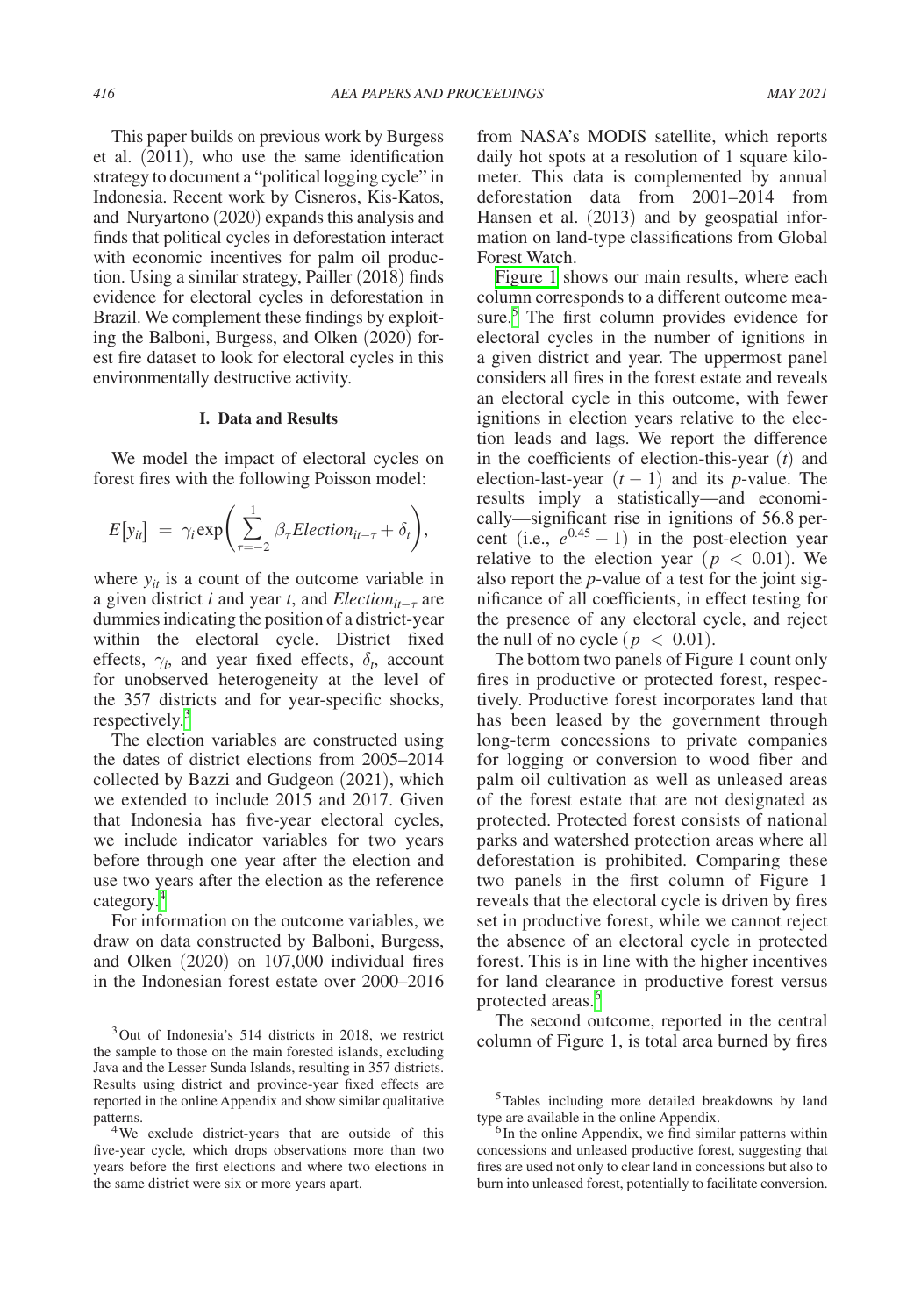$< 0.01$ 

<span id="page-2-0"></span>

Mean of dependent variable: 17.63 pixels Joint *p*-value for cycle: < 0.01



Mean of dependent variable: 13.67 pixels Joint *p*-value for cycle: < 0.01



 $-0.4$  $\Omega$ 0.4 0.8  $< 0.01$ 









57.65 pixels  $< 0.01$ 



0.4 0.8

Closest election Closest election Closest election *t* + 2 *t* + 1 *t t* − 1 *t* − 2 *t* + 2 *t* + 1 *t t* − 1 *t* − 2 *t* + 2 *t* + 1 *t t* − 1 *t* − 2 −0.8  $-0.4$ 0 0.4 0.8  $\Delta = 0.31$  $p = 0.231$  $\Delta = -0.012$  $p = 0.956$ 14.39 pixels 0.11 pixels

Figure 1. Electoral Cycles in Forest Fires

0.331

0

0 0.4 0.8

*Notes:* The figures show the coefficients from the Poisson model with 95 percent confidence bands. The bracket shows the difference between the coefficients on election last year and this year and the *p*-value of a test of their equality.

originating within a district. This outcome is informative, as the uncontrolled spread of fires, often beyond the burner's own land, is particularly likely to influence the voting behavior of the district electorate. This externality is partly under the agent's control (Balboni, Burgess, and Olken 2020) but might also be affected by district government efforts to contain fires.

As with ignitions, Figure 1 rejects the absence of an election cycle and indicates a significant 65.9 percent increase in area burned in the post-election year relative to the election year. Area burned trends downward in the two years before the election to a low point in the election year and then increases in the subsequent year. As with ignitions, this pattern is driven by fires

0.973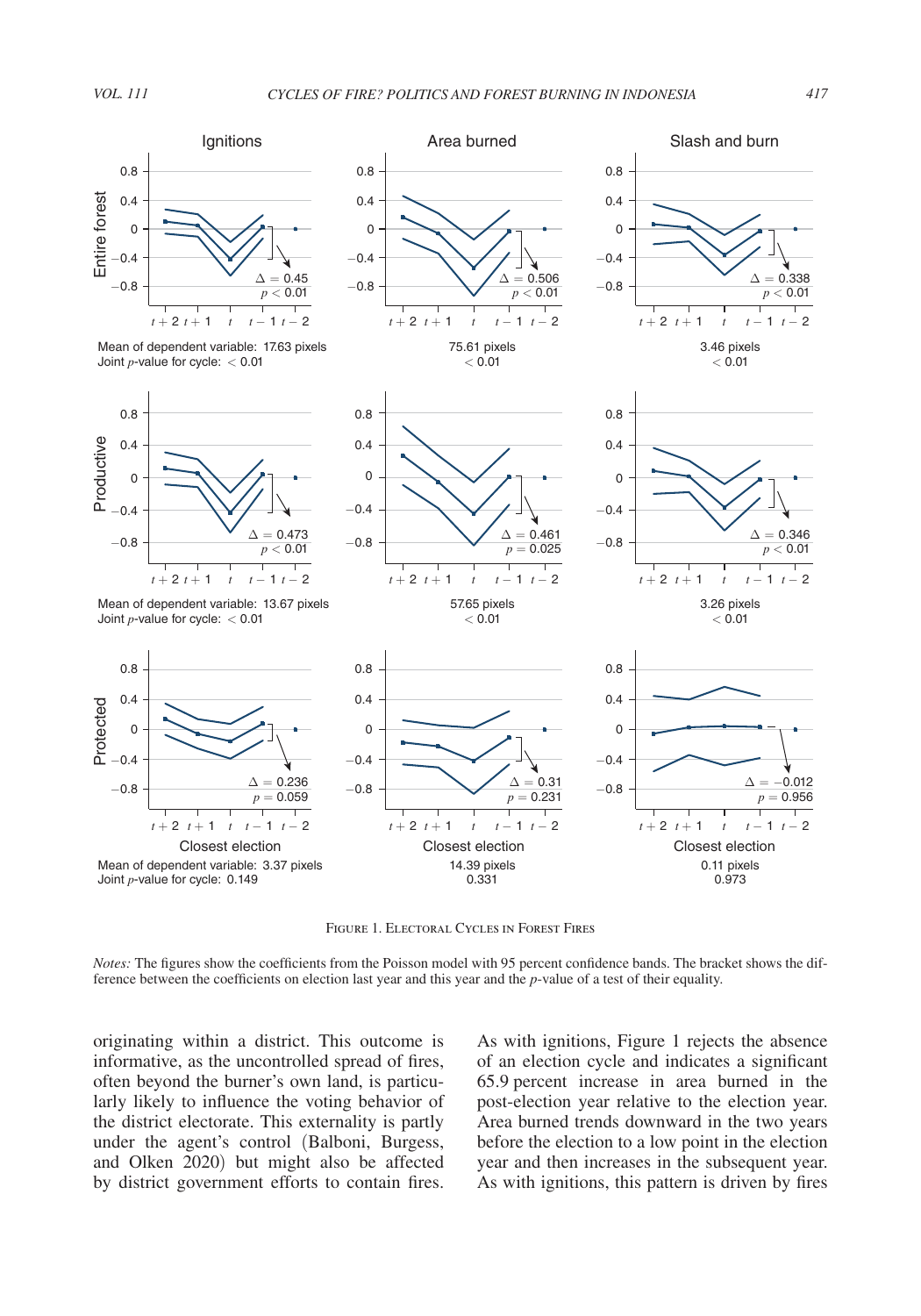started in productive forest, with no electoral cycle observed in protected forest.

For the final outcome, we bring in deforestation as a driver of fires. Balboni, Burgess, and Olken (2020) find that forest fires are much more likely to occur in pixels that have been deforested in the previous year. We therefore define a *slash-and-burn* pixel as a pixel that experienced deforestation in year  $t - 1$  and at least one fire in the following year *t* and again aggregate this measure to the district level. In the last column of Figure 1, we see the same pattern for this restricted set of fires that follow deforestation: a declining trend in the two years prior to an election, a low point in the election year, and then a significant increase of 40.2 percent in the post-election year. Tying fires to human activity in the form of deforestation in this way increases our confidence that fire setting as a means of clearing recently deforested land is being suppressed when it might damage the electoral chances of the *bupati*. These results complement those for the full set of forest fires in the first two columns of Figure 1.

## **II. Conclusion**

The question of how to slow environmental degradation has become one of the most pressing issues of this century. We use variation in electoral incentives over the political cycle to test whether these influence the stringency of environmental protection. We consider this in the context of illegal fire setting in Indonesia, which may confer private benefits but imposes significant social costs on the electorate. The state can intervene to reduce these actions but ultimately is comprised of individual politicians with incentives to capture rents and win elections.

Our first conclusion is that there is clear evidence for political cycles in forest fires, suggesting that electoral incentives influence how permissive district governments are toward firms engaging in this illegal activity.

The second conclusion is that we find a significant *decline* in fires in election years followed by a steep increase the following year. This is in contrast to what is observed for (popular) spending increases in the political business cycles literature and closer to what is observed for (unpopular) tax increases. Fires appear to be something that governments wish to suppress in

periods when they might damage the *bupati*'s election prospects.

Our third conclusion is that political cycles appear to vary across different land types, with more muted effects in protected forest than productive forest, where the value of setting fires to clear land is higher. This indicates that the stringency of *existing* land-use regulations matters and points to stricter and better-enforced controls on land conversion as a means of reducing the incidence of forest fires.

Our overarching conclusion is that political considerations affect the degree to which governments protect the natural environment. How to move from the detection of political cycles to the design and implementation of effective environmental protection policies is, however, unclear. On this front, research focused on understanding the precise mechanisms through which firms, the state, and the electorate interact to determine the incidence of environmental externalities (Morjaria 2018; Cao, Kostka, and Xu 2019; Alesina, Gennaioli, and Lovo 2019; Cisneros, Kis-Katos, and Nuryartono 2020; Pailler 2018; Balboni, Burgess, and Olken 2020; Kountouris 2020) will be the best guide for designing policies to slow global environmental degradation.

## REFERENCES

- **Alesina, Alberto, Caterina Gennaioli, and Stefania Lovo.** 2019. "Public Goods and Ethnic Diversity: Evidence from Deforestation in Indonesia." *Economica* 86 (341): 32–66.
- **Andela, Niels, D.C. Morton, Louis Giglio, Yang Chen, Guido R. van der Werf, Prasad S. Kasibhatla, Rurth S. DeFries et al.** 2017. "A Human-Driven Decline in Global Burned Area." *Science* 356 (6345): 1356–62.
- **Balboni, Clare, Robin Burgess, and Benjamin A. Olken.** 2020. "The Origins and Control of Forest Fires in the Tropics." Unpublished.
- **Bazzi, Samuel, and Matthew Gudgeon.** 2021. "The Political Boundaries of Ethnic Divisions." *American Economic Journal: Applied Economics* 13 (1): 235–66.
	- **Besley, Timothy, and Anne Case.** 1995. "Does Electoral Accountability Affect Economic Policy Choices? Evidence from Gubernatorial Term Limits." *Quarterly Journal of Economics* 110 (3): 769–98.